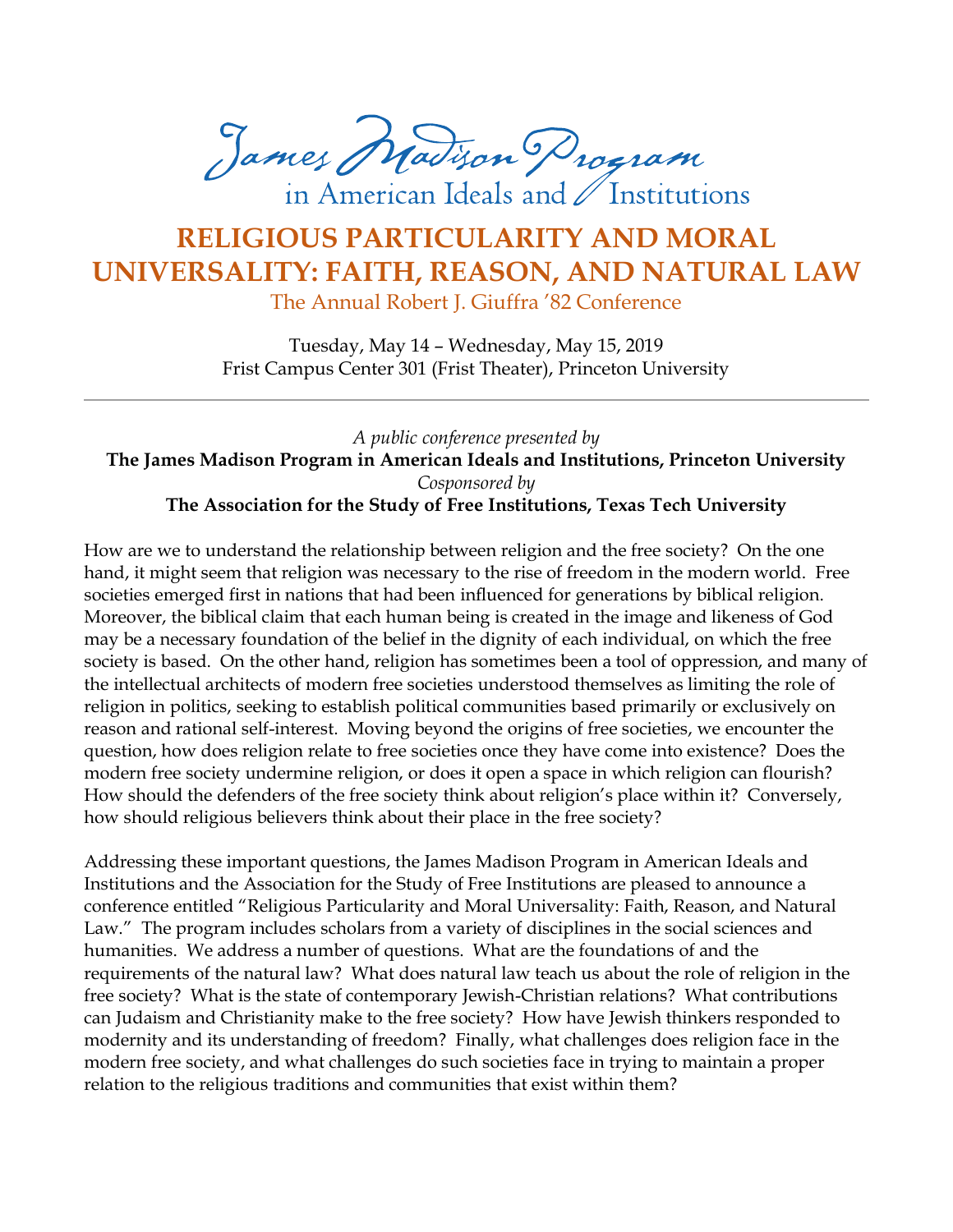## **TUESDAY, MAY 14, 2019**

All conference sessions in **Frist Campus Center 301 (Frist Theater)**, unless otherwise noted.

| 10:30 a.m. to Noon | Presentation of the 2019 James Q. Wilson Award for Distinguished<br>Scholarship on the Nature of a Free Society to David Novak                                                                                                                                                                                                                          |
|--------------------|---------------------------------------------------------------------------------------------------------------------------------------------------------------------------------------------------------------------------------------------------------------------------------------------------------------------------------------------------------|
| Presenter:         | Robert P. George, McCormick Professor of Jurisprudence; Director, James<br>Madison Program, Princeton University, on behalf of the Association for the<br>Study of Free Institutions                                                                                                                                                                    |
| Keynote:           | David Novak, J. Richard & Dorothy Shiff Chair of Jewish Studies and<br>Professor of Religion and Philosophy, University of Toronto                                                                                                                                                                                                                      |
| 1:30 to 3:15 p.m.  | <b>Natural Law</b>                                                                                                                                                                                                                                                                                                                                      |
| Panelists:         | Daniel Mark, Assistant Professor of Political Science, Villanova University<br>Karen Taliaferro, Assistant Professor, School of Civic and Economic Thought<br>and Leadership, Arizona State University<br>Christopher Tollefsen, College of Arts and Sciences Distinguished Professor;<br>Chair, Department of Philosophy, University of South Carolina |
| Chair:             | Lee J. Strang, 2018-19 Visiting Fellow, James Madison Program, Princeton<br>University; John W. Stoepler Professor of Law & Values, University of Toledo<br>College of Law                                                                                                                                                                              |
| 3:45 to 5:30 p.m.  | <b>Jewish-Christian Relations</b>                                                                                                                                                                                                                                                                                                                       |
| Panelists:         | Samuel Goldman, Executive Director, Loeb Institute for Religious Freedom;<br>Assistant Professor of Political Science, George Washington University<br>Peter Ochs, Edgar M. Bronfman Professor of Modern Judaic Studies,<br>University of Virginia<br>R. R. Reno, Editor, First Things                                                                  |
| Chair:             | Bronwen C. McShea, 2018-19 Associate Research Scholar, James Madison<br>Program, Princeton University                                                                                                                                                                                                                                                   |

## **WEDNESDAY, MAY 15, 2019**

All conference sessions in **Frist Campus Center 301 (Frist Theater)**, unless otherwise noted.